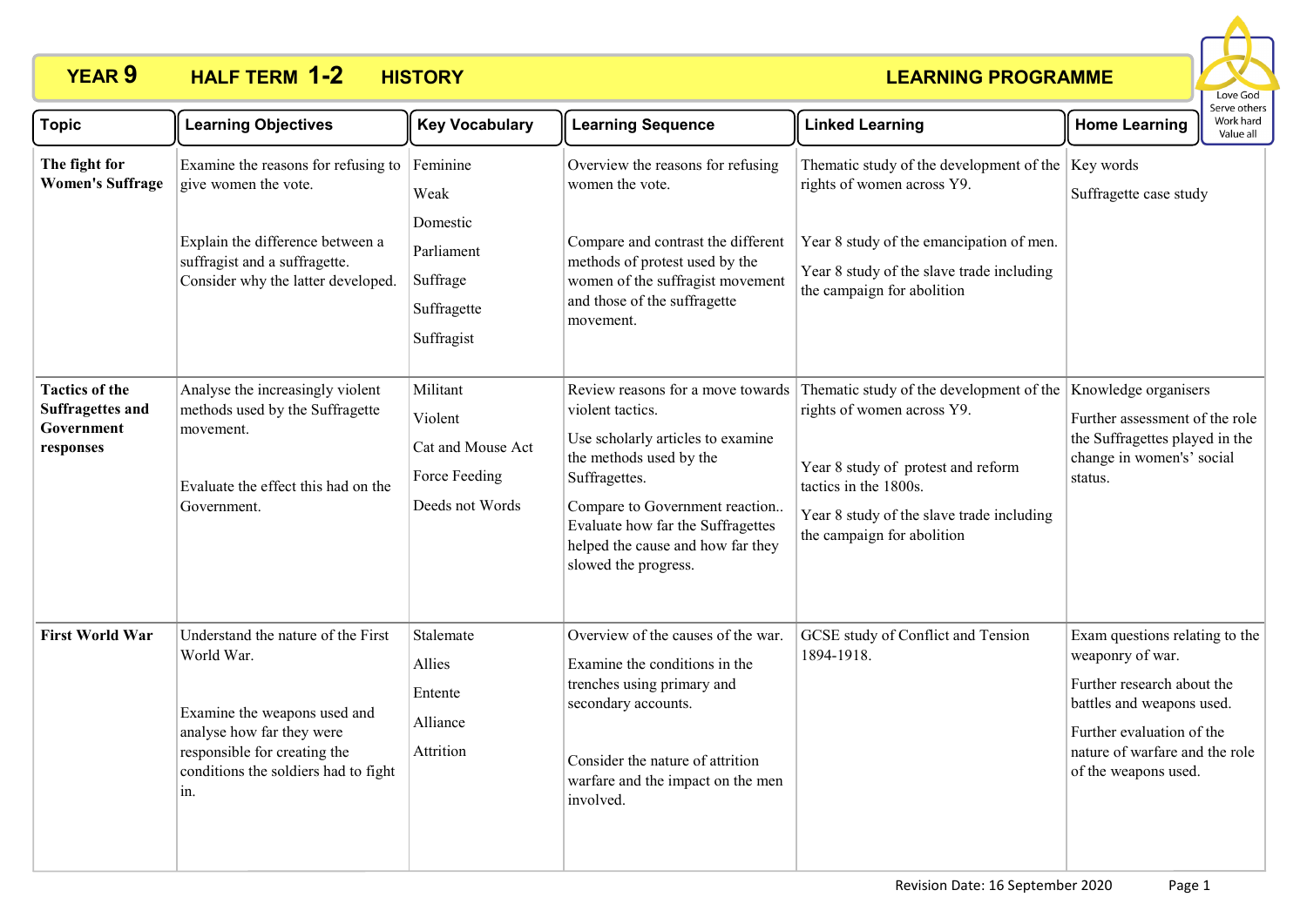# **YEAR 9 HALF TERM HISTORY 2-3**



| <b>Topic</b>                                                    | <b>Learning Objectives</b>                                                                                                                               | <b>Key Vocabulary</b>                                                                                               | <b>Learning Sequence</b>                                                                                                                                                                                                                                                     | <b>Linked Learning</b>                                                                                                                                                                                      | <b>Home Learning</b>                                                                                                                             | כו אב חיוובו א<br>Work hard<br>Value all |
|-----------------------------------------------------------------|----------------------------------------------------------------------------------------------------------------------------------------------------------|---------------------------------------------------------------------------------------------------------------------|------------------------------------------------------------------------------------------------------------------------------------------------------------------------------------------------------------------------------------------------------------------------------|-------------------------------------------------------------------------------------------------------------------------------------------------------------------------------------------------------------|--------------------------------------------------------------------------------------------------------------------------------------------------|------------------------------------------|
| <b>Ending the First</b><br><b>World War</b>                     | Consider the reasons Germany<br>collapsed out of the First World<br>War.<br>Examine the demands of the Big<br>Three.                                     | Armistice<br>Treaty of Versailles<br>Clause 321<br>Diktat<br>The Big Three<br>Reparations                           | Explain why Germany was forced<br>to surrender at the end of the First<br>World War.<br>Consider why the Peace Treaty was<br>signed the year after and not<br>straight away.<br>Assess which of the Big Three<br>were being reasonable and which<br>were demanding too much. | .GCSE study of Conflict and Tension<br>1894-1918.<br>Analysis of impact of events—applicable<br>across all GCSE studies.                                                                                    | Knowledge organisers<br>Research the location and<br>purpose of Versailles as a<br>Treaty location                                               |                                          |
| The Terms of the<br>Treaty of Versailles of Versailles.         | Investigate the Terms of the Treaty                                                                                                                      | Armistice<br>Treaty of Versailles<br>Clause 321<br>Diktat<br>The Big Three<br>Reparations<br>League of Nations      | Describe what the Terms of the<br>Treaty of Versailles were.<br>Explain what the Treaty was<br>designed to do to Germany.<br>Suggest which of the Big Three<br>was happy with the Treaty and<br>which were disappointed.                                                     | Assessment of cause and effect-<br>Relevant skill to 16 mark questions of<br>Britain Health and the People and<br>Conflict and Tension.                                                                     | Knowledge organisers<br>Consideration of the<br>effectiveness of the peace<br>agreement and how this may<br>sow the seeds of future<br>conflict. |                                          |
| <b>German reaction to</b><br>the Treaty of<br><b>Versailles</b> | Explain why Germany were<br>unhappy with the Treaty of<br>Versailles.<br>Assess how important this will be<br>for causing future problems in<br>Germany. | Treaty of Versailles<br>Clause 321<br>Diktat<br>The Big Three<br>Reparations<br>League of Nations<br>Hyperinflation | Analyse sources and interpretations Assessment of cause and effect—<br>reactions to the Treaty of<br>Versailles.<br>Explain the impact that the Treaty<br>had on Germany and use this to<br>understand how there was room for<br>extreme political ideas to grow.            | to gain an understanding of German Relevant skill to 16 mark questions of<br>Britain Health and the People and<br>Conflict and Tension.<br>Source and interpretation skills relevant<br>to all GCSE papers. | Knowledge organisers<br>Research Hyperinflation.                                                                                                 |                                          |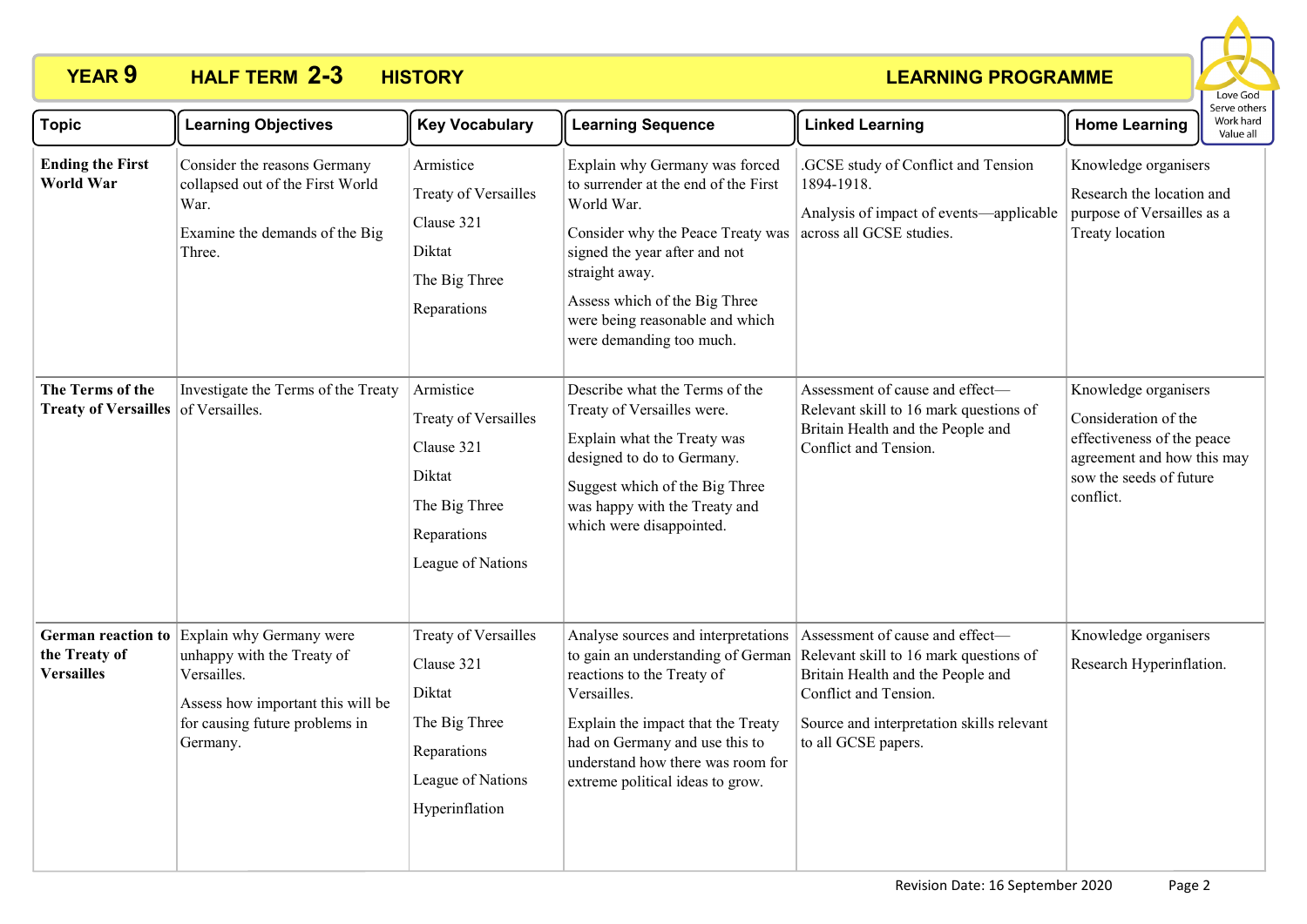# **YEAR 9 HALF TERM HISTORY 4-5**



| <b>Topic</b>                       | <b>Learning Objectives</b>                                                                                                                | <b>Key Vocabulary</b>                       | <b>Learning Sequence</b>                                                                                                                                                                                                                                                                                                                                  | <b>Linked Learning</b>                                                                                                                                           | Serve others<br>Work hard<br><b>Home Learning</b><br>Value all                                                                                                                  |  |
|------------------------------------|-------------------------------------------------------------------------------------------------------------------------------------------|---------------------------------------------|-----------------------------------------------------------------------------------------------------------------------------------------------------------------------------------------------------------------------------------------------------------------------------------------------------------------------------------------------------------|------------------------------------------------------------------------------------------------------------------------------------------------------------------|---------------------------------------------------------------------------------------------------------------------------------------------------------------------------------|--|
| <b>Germany</b> after<br><b>WWI</b> | Understand briefly (an overview)<br>of the issues that faced the new<br>German government                                                 | Weimar<br>Reichstag<br>Communism<br>Economy | Create an overview of the issues<br>that faced the Weimar government<br>after WWI.<br>Interpret the severity of the se<br>issues and how they led to<br>increasingly difficult social and<br>economical conditions in Germany.<br>Evaluate the impact on the German<br>people and reach a conclusion/<br>predict what could/would happen in<br>the future | Year 9-The Rise of Hitler<br>Relevant skill to 16 mark questions of<br>Britain Health and the People and<br>Conflict and Tension.                                | Knowledge organisers<br>Research into the different<br>issues of the Weimar<br>government.<br>Further assessment of the<br>impact of the issues that faced<br>Germany post WWI. |  |
| The Rise of Evil                   | Understand, interpret, analyse and<br>evaluate the different events that<br>led to allowed Hitler to become the<br>Chancellor of Germany. | Chancellor                                  | Look at Hitler's early life (briefly)<br>and consider how that led him<br>down a particular life path.<br>Examine Hitler's life as an early<br>politician in relation to the events<br>happening in Germany at the time.<br>Analyse the conditions in which<br>Hitler came to power and link this<br>to the problems within Germany as<br>he did so.      | Year 9—the Treaty of Versailles and post<br>war Germany.<br>Relevant skill to 16 mark questions of<br>Britain Health and the People and<br>Conflict and Tension. | Knowledge organisers<br>Research into the life of<br>Hitler<br>Further assessment of the<br>ways in which Hitler came to<br>power.                                              |  |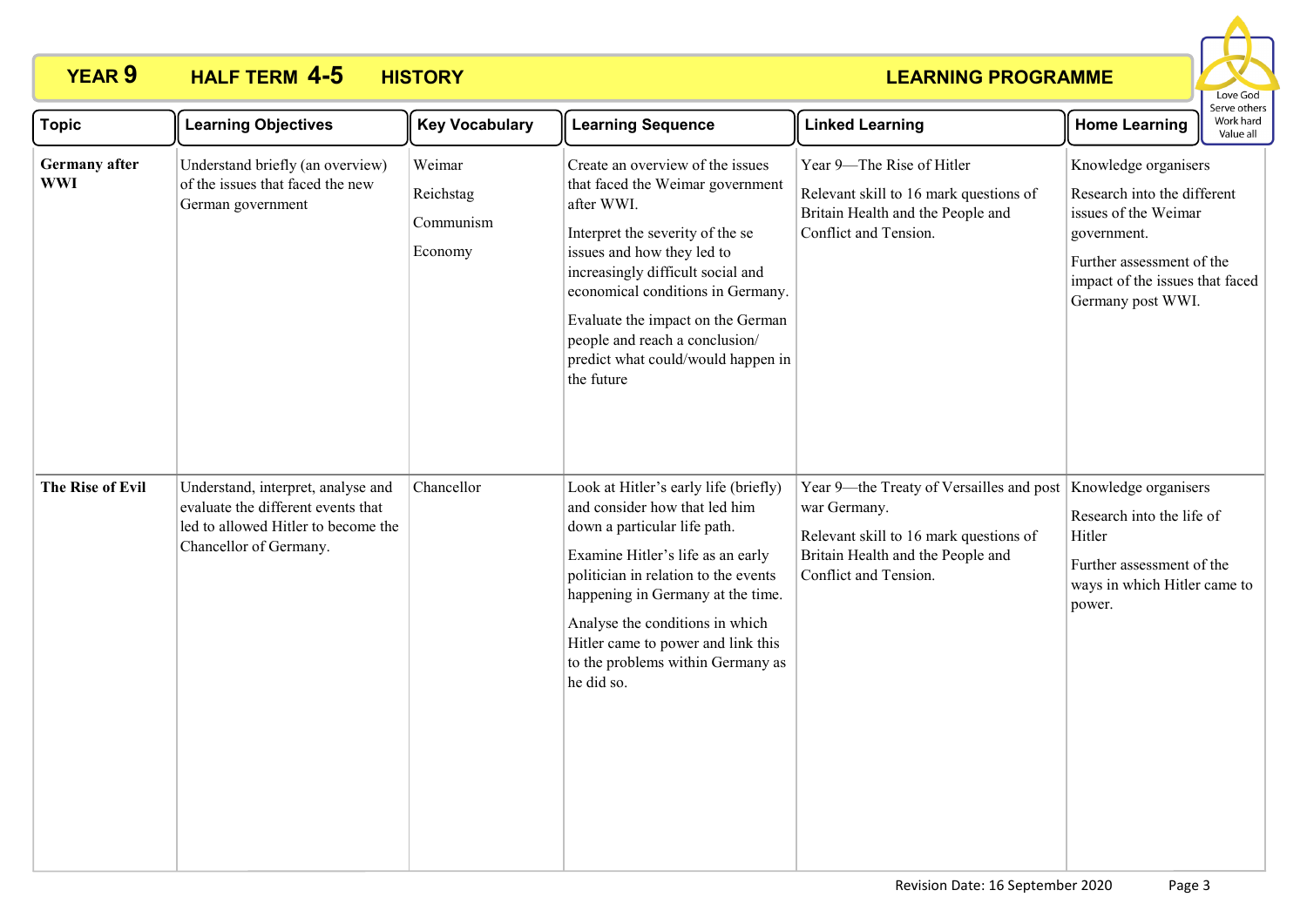# **YEAR 9 HALF TERM HISTORY 4-5**



| <b>Topic</b><br><b>Learning Objectives</b>                                                                                                                                                                                                                         | <b>Key Vocabulary</b>                   | <b>Learning Sequence</b>                                                                                                  | <b>Linked Learning</b>                                                                 | <b>Home Learning</b>                                                                                                                                                                                                | Work hard<br>Value all |
|--------------------------------------------------------------------------------------------------------------------------------------------------------------------------------------------------------------------------------------------------------------------|-----------------------------------------|---------------------------------------------------------------------------------------------------------------------------|----------------------------------------------------------------------------------------|---------------------------------------------------------------------------------------------------------------------------------------------------------------------------------------------------------------------|------------------------|
| <b>Hitler's Germany</b><br>Understand, interpret and analyse<br>the life people had in Germany and<br>how this was shaped by Hitler's<br>policies in the following areas:<br>Domestic policy<br>Opposition<br>Economy<br>Propaganda<br>Youth<br>Women<br>Holocaust | Propaganda<br>Hitler Youth<br>Holocaust | Investigate, interpret and analyse<br>the different areas in which Hitler<br>controlled Germany and the<br>German people. | Year 7-The ways in which William<br>controlled England after the Battle of<br>Hastings | Knowledge organisers<br>Research into the ways in<br>which Hitler ruled Germany<br>and how this affected the<br>German people.<br>Further assessment of the<br>impact of the issues that faced<br>Germany post WWI. |                        |
|                                                                                                                                                                                                                                                                    |                                         |                                                                                                                           |                                                                                        |                                                                                                                                                                                                                     |                        |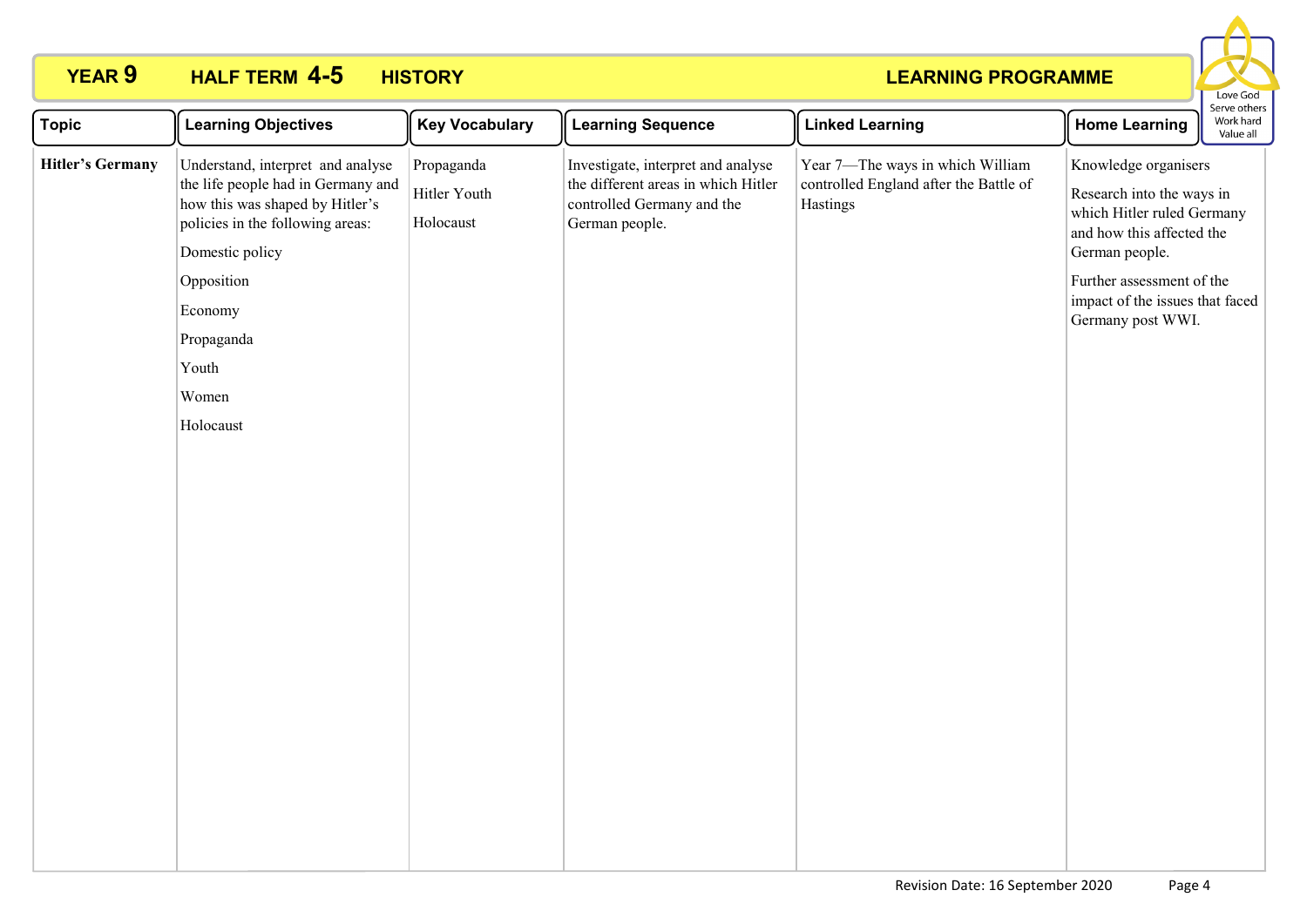# **YEAR 9 HALF TERM HISTORY 5-6**



| <b>Topic</b>                 | <b>Learning Objectives</b>                                                                                                                                                                                     | <b>Key Vocabulary</b>                                       | <b>Learning Sequence</b>                                                                                                                                                                                                                                                                                                                                                                                                                                                                                               | <b>Linked Learning</b>                                                                                                                                                   | Serve others<br>Work hard<br><b>Home Learning</b><br>Value all                                                                                                          |
|------------------------------|----------------------------------------------------------------------------------------------------------------------------------------------------------------------------------------------------------------|-------------------------------------------------------------|------------------------------------------------------------------------------------------------------------------------------------------------------------------------------------------------------------------------------------------------------------------------------------------------------------------------------------------------------------------------------------------------------------------------------------------------------------------------------------------------------------------------|--------------------------------------------------------------------------------------------------------------------------------------------------------------------------|-------------------------------------------------------------------------------------------------------------------------------------------------------------------------|
| The causes of<br><b>WWII</b> | Examine the reasons, long and<br>short term, war began in 1939.<br>Evaluate and analyse the<br>significance of each event and how<br>it led to an increased chance of war<br>happening.                        | Long term<br>Short term<br>Annexation                       | Use a variety of sources to<br>investigate and interpret how and<br>why WWII began.<br>Interpret and analyse the<br>significance of each event, in<br>addition placing it in the context of<br>the time and assessing it's<br>contribution to the start of conflict<br>in 1939.<br>Link to prior knowledge and<br>understanding of the Treaty of<br>Versailles and the issues facing<br>Germany post WWI.<br>Evaluate/make a judgement on the<br>most influential cause of the war<br>and analyse how this caused war. | Year 10-Medicine and health unit. The<br>impact of war on health<br>Relevant skill to 16 mark questions of<br>Britain Health and the People and<br>Conflict and Tension. | Knowledge organisers<br>Further research about the<br>different causes of WWII.<br>Further assessment of the<br>significance of each event that<br>contributed to WWII. |
| <b>WWII</b>                  | The Home Front in To examine and investigate the<br>different things that affected people<br>in WWII.<br>Evacuation<br>ARP: blackouts and shelters<br>The Blitz<br>Rationing<br>The impact of WWII on medicine | Evacuation<br><b>Blitz</b><br>Rationing<br><b>Blackouts</b> | Use a wide variety of sources to<br>examine, explore the different<br>aspects of life in WWII.<br>To interpret evidence and reach a<br>conclusion about the impact of<br>different aspects of life in Britain<br>during WWII.<br>To weigh up evidence and reach a<br>conclusion as to how much medical<br>progress changed and developed as<br>a result of WWII.                                                                                                                                                       | Year 10-Medicine and Health-the<br>impact of war on medicine. Linking to<br>the factor of war and the different<br>medical developments post WWII                        | Knowledge organisers<br>Continuation of the<br>examination of the ways in<br>which the war affected people<br>in Britain.                                               |